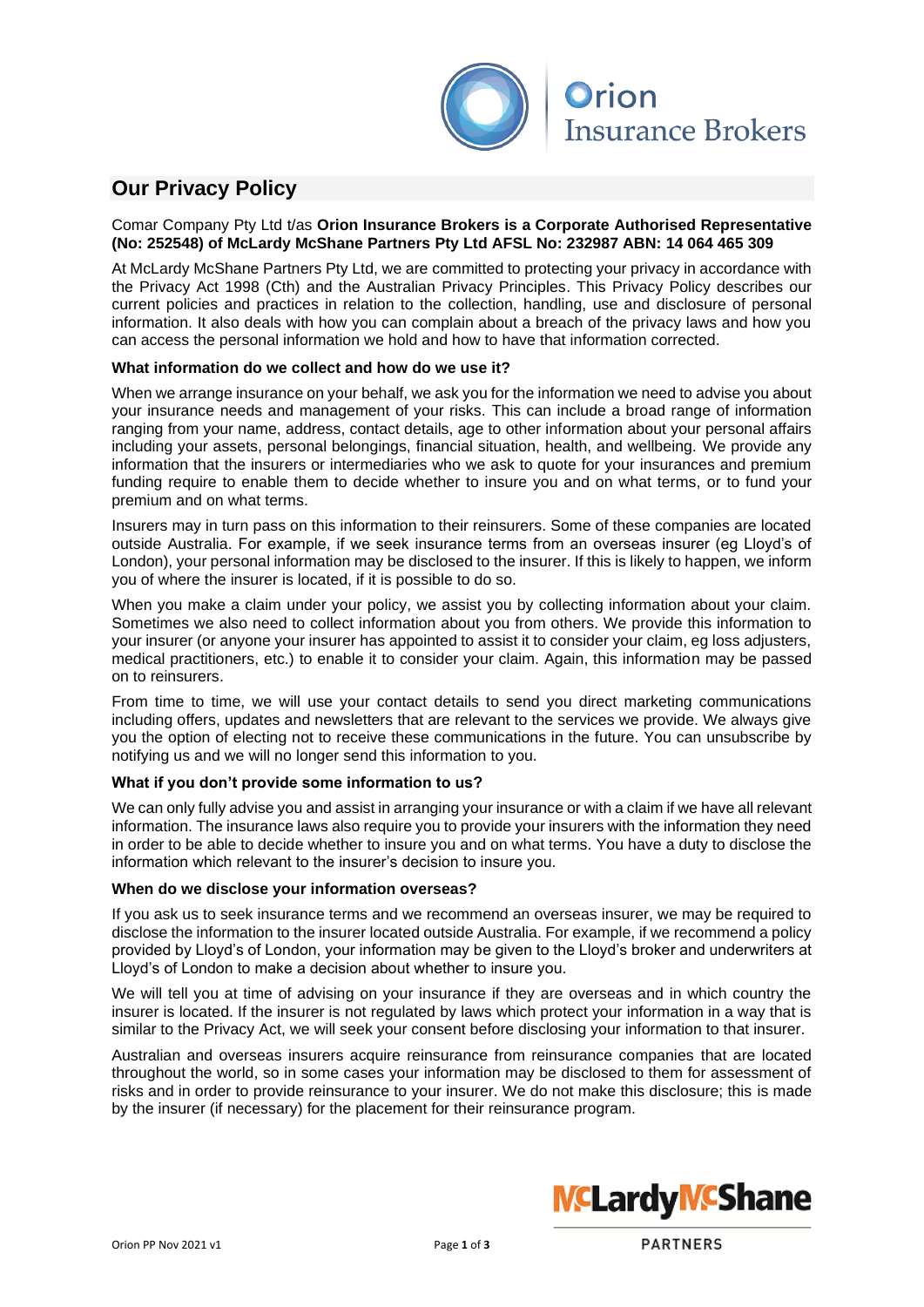

# **Orion Insurance Brokers**

#### **How do we hold and protect your information?**

We strive to maintain the reliability, accuracy, completeness, and currency of the personal information we hold and to protect its privacy and security. We keep personal information only for as long as is reasonably necessary for the purpose for which it was collected or to comply with any applicable legal or ethical reporting or document retention requirements.

We hold the information we collect from you initially in a working file, which when completed is electronically imaged and stored, after which any paper is destroyed in our onsite shredder. In some cases, your file is archived and sent to an external data storage provider for a period of time. We only use storage providers located in Australia who are also regulated by the Privacy Act.

We ensure that your information is safe by protecting it from unauthorised access, modification, and disclosure. We maintain physical security over our paper and electronic data and premises, by using locks and security systems. We also maintain computer and network security; for example, we use firewalls (security measures for the Internet) and other security systems such as user identifiers and passwords to control access to computer systems where your information is stored.

#### **Will we disclose the information we collect to anyone?**

We do not sell, trade, or rent your personal information to others.

We may need to provide your information to contractors who supply services to us, eg to handle mailings on our behalf, external data storage providers or to other companies in the event of a corporate sale, merger, re-organisation, dissolution or similar event. However, we will take reasonable measures to ensure that they protect your information as required under the Privacy Act.

We may provide your information to others if we are required to do so by law, you consent to the disclosure or under some unusual other circumstances which the Privacy Act permits.

#### **How can you check, update, or change the information we are holding?**

Upon receipt of your written request and enough information to allow us to identify the information, we will disclose to you the personal information we hold about you. We will also correct, amend, or delete any personal information that we agree is inaccurate, irrelevant, out of date or incomplete.

If you wish to access or correct your personal information please write to Meg Long, Privacy Officer, Level 3, Building 7, Botanicca Corporate Park, 570-588 Swan Street, Richmond VIC 3121.

We do not charge for receiving a request for access to personal information or for complying with a correction request. Where the information requested is not a straightforward issue and will involve a considerable amount of time, then a charge will need to be confirmed for responding to the request for the information.

In some limited cases, we may need to refuse access to your information, or refuse a request for correction. We will advise you as soon as possible after your request if this is the case and the reasons for our refusal.

#### **What happens if you want to complain?**

If you have concerns about whether we have complied with the Privacy Act or this privacy Policy when collecting or handling your personal information, please write to Meg Long, Privacy Officer, Level 3, Building 7, Botanicca Corporate Park, 570-588 Swan Street, Richmond VIC 3121.

Your complaint will be considered by us through our Internal Complaints Resolution process. We will acknowledge your complaint within 24 hours, and we will respond with a decision within 30 days of you making the complaint. If we need to investigate your complaint and require further time, we will work with you to agree to an appropriate timeframe to investigate. We will provide you with information concerning referring your complaint to the Australian Financial Complaints Authority if we cannot resolve your complaint.

#### **Your consent**

By asking us to assist with your insurance needs, you consent to the collection and use of the information you have provided to us for the purposes described above.